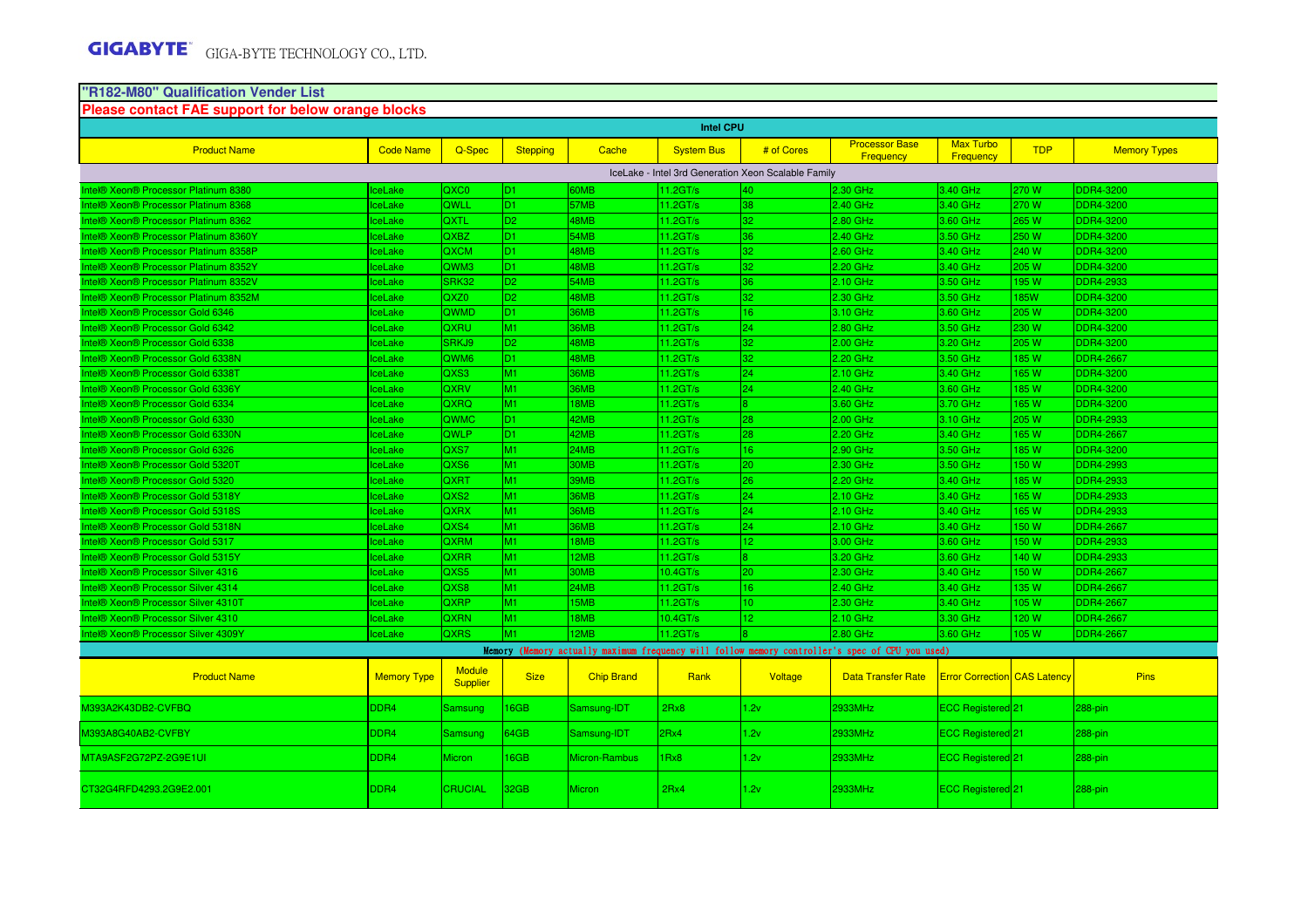| CT32G4RFD4293.36FE2     | DDR4             | <b>CRUCIAL</b> | 32GB        | <b>Micron</b>          | 2Rx4 | 1.2v | 2933MHz | ECC Registered 21            | 288-pin    |
|-------------------------|------------------|----------------|-------------|------------------------|------|------|---------|------------------------------|------------|
| MTA36ASF4G72PZ-2G9E2TG  | DDR4             | <b>Micron</b>  | 32GB        | Micron-Montage         | 2Rx4 | 1.2v | 2933MHz | ECC Registered <sup>21</sup> | $288-pin$  |
| MTA36ASF4G72PZ-2G9E2VG  | DDR <sub>4</sub> | <b>Micron</b>  | 32GB        | Micron-IDT             | 2Rx4 | 1.2v | 2933MHz | <b>ECC Registered</b> 21     | 288-pin    |
| MTA36ASF4G72PZ-2G9E2UG  | DDR4             | <b>Micron</b>  | 32GB        | Micron-Rambus          | 2Rx4 | 1.2v | 2933MHz | ECC Registered 21            | 288-pin    |
| HMA82GR7DJR8N-XN T8     | DDR4             | <b>SKhynix</b> | 16GB        | <b>SKhynix-Rambus</b>  | 2Rx8 | 1.2v | 3200MHz | ECC Registered 22            | $288-pin$  |
| HMA82GR7DJR8N-XN TG     | DDR4             | <b>SKhynix</b> | <b>I6GB</b> | <b>SKhynix -IDT</b>    | Rx8  | 1.2v | 3200MHz | ECC Registered 22            | 288-pin    |
| HMAA8GR7CJR4N-XN T4     | DDR4             | <b>SKhynix</b> | 64GB        | <b>SKhynix-Montage</b> | 2Rx4 | 1.2v | 3200MHz | ECC Registered 22            | 288-pin    |
| HMAA8GR7CJR4N-XN TG     | DDR4             | <b>SKhynix</b> | 64GB        | SKhynix-IDT            | 2Rx4 | 1.2v | 3200MHz | ECC Registered 22            | 288-pin    |
| HMAA8GR7CJR4N-XN T8     | DDR4             | <b>SKhynix</b> | 64GB        | <b>SKhynix-Rambus</b>  | 2Rx4 | 1.2v | 3200MHz | ECC Registered 22            | 288-pin    |
| MTA9ASF2G72PZ-3G2E1TI   | DDR4             | Micron         | <b>I6GB</b> | Micron-Montage         | Rx8  | 1.2v | 3200MHz | ECC Registered 22            | 288-pin    |
| MTA18ASF2G72PZ-3G2E2TI  | DDR4             | <b>Micron</b>  | <b>I6GB</b> | Micron-Montage         | Rx4  | 1.2v | 3200MHz | ECC Registered 22            | 288-pin    |
| MTA18ASF2G72PDZ-3G2J3UI | DDR4             | Micron         | <b>I6GB</b> | Micron-Rambus          | Rx8  | 1.2v | 3200MHz | ECC Registered 22            | 288-pin    |
| MTA18ASF2G72PDZ-3G2R1TI | DDR4             | <b>Micron</b>  | <b>I6GB</b> | <b>Micron-Rambus</b>   | Rx8  | 1.2v | 3200MHz | ECC Registered 22            | 288-pin    |
| MTA18ASF2G72PDZ-3G2R1UI | DDR4             | Micron         | 16GB        | Micron-Rambus          | 2Rx8 | 1.2v | 3200MHz | ECC Registered 22            | 288-pin    |
| MTA18ASF2G72PDZ-3G2R1VI | DDR4             | <b>Micron</b>  | <b>I6GB</b> | Micron-Rambus          | 2Rx8 | 1.2v | 3200MHz | ECC Registered 22            | 288-pin    |
| MTA36ASF4G72PZ-3G2J3UI  | DDR4             | Micron         | 32GB        | Micron-Rambus          | 2Rx4 | 1.2v | 3200MHz | ECC Registered 22            | 288-pin    |
| MTA36ASF4G72PZ-3G2R1UI  | DDR4             | <b>Micron</b>  | 32GB        | <b>Micron-Rambus</b>   | Rx4  | 1.2v | 3200MHz | ECC Registered 22            | 288-pin    |
| M393A2K43EB3-CWEBQ      | DDR4             | <b>Samsung</b> | 16GB        | Samsung-IDT            | 2Rx8 | 1.2v | 3200MHz | ECC Registered 22            | 288-pin    |
| M393A4K40DB3-CWECQ      | DDR4             | Samsung        | 32GB        | Samsung-Montage        | 2Rx4 | 1.2v | 3200MHz | ECC Registered 22            | 288-pin    |
| M393A4K40DB3-CWEBQ      | DDR4             | <b>Samsung</b> | 32GB        | Samsung-IDT            | Rx4  | 1.2v | 3200MHz | ECC Registered 22            | 288-pin    |
| M393A4K40DB3-CWEGQ      | DDR4             | <b>Samsung</b> | 32GB        | Samsung-Rambus         | 2Rx4 | 1.2v | 3200MHz | ECC Registered 22            | 288-pin    |
| M393A8G40AB2-CWEBQ      | DDR4             | <b>Samsung</b> | 64GB        | Samsung-IDT            | 2Rx4 | 1.2v | 3200MHz | ECC Registered 22            | 288-pin    |
| MTA18ASF4G72PDZ-3G2F1VI | DDR4             | <b>Micron</b>  | 32GB        | Micron-IDT             | 2Rx8 | 1.2v | 3200MHz | ECC Registered 22            | $288$ -pin |
| MTA18ASF4G72PDZ-3G2F1UI | DDR4             | <b>Micron</b>  | 32GB        | <b>Micron-Rambus</b>   | 2Rx8 | 1.2v | 3200MHz | ECC Registered 22            | 288-pin    |
| MTA18ASF4G72PZ-3G2F1TI  | DDR <sub>4</sub> | <b>Micron</b>  | 32GB        | Micron-Montage         | Rx4  | 1.2v | 3200MHz | ECC Registered 22            | $288-pin$  |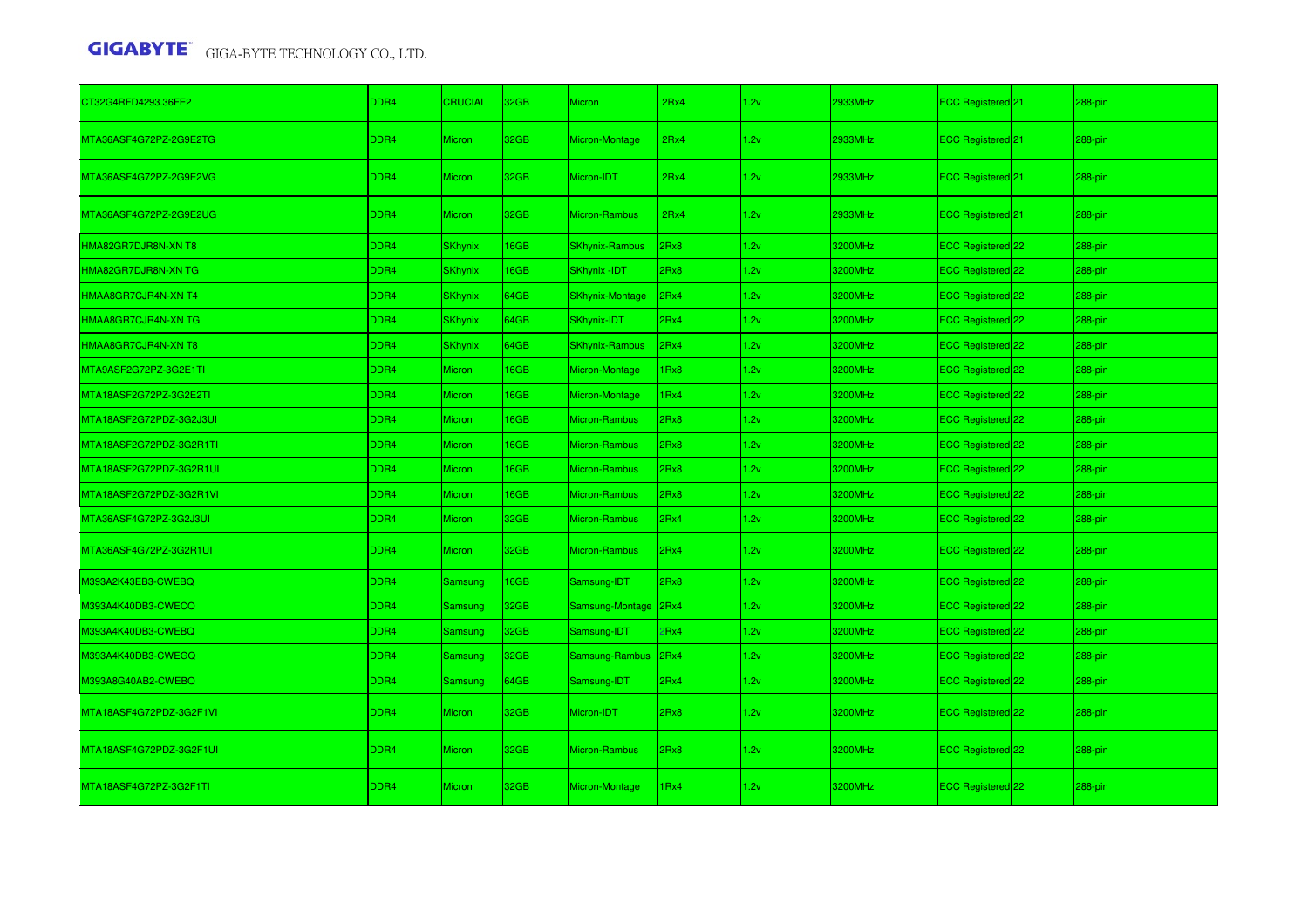| MTA18ASF4G72PZ-3G2F1UI  | DDR4        | <b>Micron</b>  | 32GB             | Micron-Rambus          | 1Rx4   | 1.2v | 3200MHz | ECC Registered <sup>22</sup>        | 288-pin   |
|-------------------------|-------------|----------------|------------------|------------------------|--------|------|---------|-------------------------------------|-----------|
| MTA36ASF8G72PZ-3G2F1VI  | DDR4        | Micron         | 64GB             | Micron-IDT             | 2Rx4   | 1.2v | 3200MHz | ECC Registered 22                   | 288-pin   |
| KSM32RS8/16MER          | DDR4        | Kingston       | 16GB             | Micron-Rambus          | 1Rx8   | 1.2v | 3200MHz | ECC Registered 22                   | 288-pin   |
| KSM32RS4/32MER          | <b>DDR4</b> | Kingston       | 32GB             | Micron-Rambus          | 1Rx4   | 1.2v | 3200MHz | ECC Registered <sup>22</sup>        | 288-pin   |
| AD4R3200716G22-BHYA     | <b>DDR4</b> | <b>ADATA</b>   | 16GB             | <b>SKhynix-Montage</b> | 1Rx8   | 1.2v | 3200MHz | ECC Registered 22                   | 288-pin   |
| M393A4G40BB3-CWEGQ      | DDR4        | Samsung        | 32GB             | Samsung-Rambus   1Rx4  |        | 1.2v | 3200MHz | ECC Registered 22                   | 288-pin   |
| M393A4K40EB3-CWEGQ      | DDR4        | Samsung        | 32GB             | Samsung-Rambus 2Rx4    |        | 1.2v | 3200MHz | ECC Registered 22                   | 288-pin   |
| M393A4K40EB3-CWECQ      | DDR4        | Samsung        | 32 <sub>GB</sub> | Samsung-Montage 2Rx4   |        | 1.2v | 3200MHz | ECC Registered 22                   | 288-pin   |
| M393A4K40EB3-CWEBY      | <b>DDR4</b> | Samsung        | 32GB             | Samsung-IDT            | 2Rx4   | 1.2v | 3200MHz | ECC Registered 22                   | 288-pin   |
| M393A8G40BB4-CWEBY      | DDR4        | <b>Samsung</b> | 64GB             | Samsung-IDT            | 2Rx4   | 1.2v | 3200MHz | ECC Registered 22                   | 288-pin   |
| M393AAG40M32-CAEBQ      | DDR4        | Samsung        | 128GB            | Samsung                | 2S2Rx4 | 1.2v | 3200MHz | ECC Registered 22                   | 288-pin   |
| M393AAG40M32-CAEBY      | DDR4        | Samsung        | 128GB            | <b>Samsung</b>         | 2S2Rx4 | 1.2v | 3200MHz | ECC Registered 22                   | 288-pin   |
| MTA18ASF2G72PZ-3G2R1UI  | DDR4        | <b>Micron</b>  | 16GB             | Micron-Rambus          | 1Rx4   | 1.2v | 3200MHz | ECC Registered 22                   | 288-pin   |
| MTA18ASF2G72PZ-3G2R1TI  | DDR4        | Micron         | 16GB             | Micron-Montage         | 1Rx4   | 1.2v | 3200MHz | ECC Registered 22                   | 288-pin   |
| MTA18ASF4G72PZ-3G2F1TI  | DDR4        | Micron         | 32GB             | Micron-Montage         | 1Rx4   | 1.2v | 3200MHz | ECC Registered 22                   | 288-pin   |
| MTA18ASF4G72PZ-3G2F1UI  | DDR4        | Micron         | 32GB             | Micron-Rambus          | 1Rx4   | 1.2v | 3200MHz | ECC Registered <sup>122</sup>       | 288-pin   |
| MTA18ASF4G72PDZ-3G2F1VI | DDR4        | Micron         | 32GB             | Micron-IDT             | 2Rx8   | 1.2v | 3200MHz | ECC Registered <sup>22</sup>        | 288-pin   |
| MTA18ASF4G72PDZ-3G2F1UI | DDR4        | Micron         | 32GB             | Micron-Rambus          | 2Rx8   | 1.2v | 3200MHz | ECC Registered 22                   | 288-pin   |
| MTA9ASF1G72PZ-3G2R1VI   | DDR4        | Micron         | 8GB              | Micron-IDT             | 1Rx8   | 1.2v | 3200MHz | ECC Registered <sup>22</sup>        | 288-pin   |
| MTA36ASF8G72PZ-3G2F1VI  | DDR4        | Micron         | 64GB             | Micron-IDT             | 2Rx4   | 1.2v | 3200MHz | ECC Registered <sup>22</sup>        | 288-pin   |
| MTA9ASF2G72PZ-3G2F1UI   | DDR4        | Micron         | 16GB             | Micron-Rambus          | 1Rx8   | 1.2v | 3200MHz | ECC Registered <sup>122</sup>       | 288-pin   |
| KSM32RD8/16MRR          | DDR4        | Kingston       | 16GB             | Micron-Rambus          | 2Rx8   | 1.2v | 3200MHz | ECC Registered <sup>22</sup>        | 288-pin   |
| KSM32RD4/32MRR          | DDR4        | Kingston       | 32GB             | Micron-Rambus          | 2Rx4   | 1.2v | 3200MHz | ECC Registered 22                   | 288-pin   |
|                         |             |                |                  |                        | LRDIMM |      |         |                                     |           |
| M386A8K40CM2-CVFBY      | <b>DDR4</b> | <b>Samsung</b> | 64GB             | Samsung-IDT            | 4DRx4  | 1.2v | 2933MHz | ECC Registered 21                   | 288-pin   |
| M386AAG40MMB-CVFC0      | DDR4        | Samsung        | 128GB            | Samsung                | 4DRx4  | 1.2v | 2933MHz | <b>ECC Registered</b> <sup>21</sup> | $288-pin$ |
| M386A8K40DM2-CWELQ      | <b>DDR4</b> | <b>Samsung</b> | 64GB             | Samsung-IDT            | 4DRx4  | 1.2v | 3200MHz | ECC Registered 22                   | 288-pin   |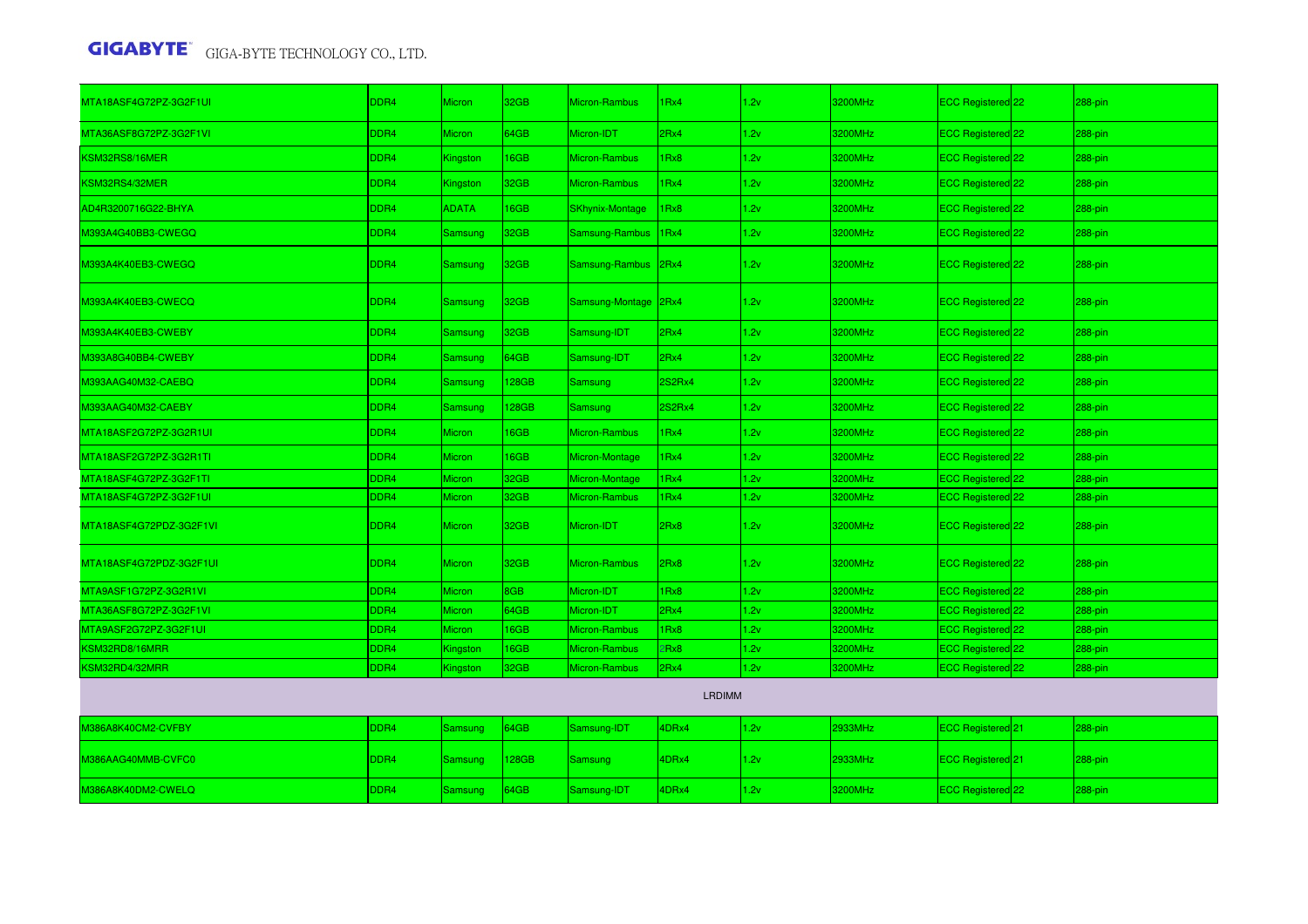$\mathcal{O}(\mathcal{O}_\mathcal{O})$  .

|                                                         |                          |               |                    | Intel Optane™ Persistent Memory 200 Series (Barlow PASS)Due to thermal limitaiton, please mark as orange color if test pass |                                       |                                                                                  |                                                    |              |            |             |  |  |
|---------------------------------------------------------|--------------------------|---------------|--------------------|-----------------------------------------------------------------------------------------------------------------------------|---------------------------------------|----------------------------------------------------------------------------------|----------------------------------------------------|--------------|------------|-------------|--|--|
| NMB1XBD128GQS QVSN                                      | DDR-T                    | Intel         | 128GB              |                                                                                                                             |                                       |                                                                                  | 3200MHz                                            |              |            | 288-pin     |  |  |
| NMB1XBD256GQSQVSP                                       | DDR-T                    | Intel         | 256GB              |                                                                                                                             |                                       |                                                                                  | 3200MHz                                            |              |            | 288-pin     |  |  |
| NMB1XBD512GQS QVSQ                                      | DDR-T                    | Intel         | 512GB              |                                                                                                                             |                                       |                                                                                  | 3200MHz                                            |              |            | 288-pin     |  |  |
|                                                         |                          |               |                    |                                                                                                                             |                                       | HDD (If the system build-in with RAID card , please refer to RAID card QVL list) |                                                    |              |            |             |  |  |
| <b>Product Name</b>                                     | <b>Type</b>              | Vendor        | <b>Form Factor</b> | Format                                                                                                                      | <b>Capacity</b>                       | Interface Speed                                                                  | <b>Series</b>                                      | Cache        | <b>RPM</b> | Encryption  |  |  |
|                                                         |                          |               |                    |                                                                                                                             | Seagate Enterprise Capacity 2.5 HDD   |                                                                                  |                                                    |              |            |             |  |  |
| ST2000NX0243                                            | <b>SATA</b>              | Seagate       | 2.5"               | 4Kn                                                                                                                         | I <sub>2</sub> TB                     | 6Gb/s                                                                            | <b>Exos 7E2000</b><br>(Enterprise Capacity<br>V.3V | 128MB        | 7200       | N/A         |  |  |
|                                                         |                          |               |                    |                                                                                                                             | Seagate Enterprise Capacity 3.5 HDD   |                                                                                  |                                                    |              |            |             |  |  |
| ST18000NM000J                                           | <b>SATA</b>              | Seagate       | 3.5"               | 512e/4Kn                                                                                                                    | 18TB                                  | 6Gb/s                                                                            | EXOS X18                                           | 256MB        | 7200       | N/A         |  |  |
| ST20000NM007D                                           | <b>SATA</b>              | Seagate       | 3.5"               | 512e/4Kn                                                                                                                    | <b>20TB</b>                           | 6Gb/s                                                                            | EXOS X20                                           | 256MB        | 7200       | N/A         |  |  |
| ST10000NM017B                                           | <b>SATA</b>              | Seagate       | 3.5"               | 512e                                                                                                                        | 10TB                                  | 6Gb/s                                                                            | EXOS 7E10                                          | <b>256MB</b> | 7200       | N/A         |  |  |
| ST10000NM0016                                           | <b>SATA</b>              | Seagate       | 3.5"               | 512e                                                                                                                        | <b>10TB</b>                           | 6Gb/s                                                                            | Exos X10<br>(Enterprise Capacity<br>$V.6$ )        | <b>256MB</b> | 7200       | N/A         |  |  |
| ST14000NM0018                                           | <b>SATA</b>              | Seagate       | 3.5"               | 512e                                                                                                                        | 14TB                                  | 6Gb/s                                                                            | Exos X14<br>(Enterprise Capacity)                  | <b>256MB</b> | 7200       | N/A         |  |  |
| ST16000NM001G                                           | <b>SATA</b>              | Seagate       | 3.5"               | 512e/4Kn                                                                                                                    | 16TB                                  | 6Gb/s                                                                            | EXOS X16                                           | <b>256MB</b> | 7200       | N/A         |  |  |
| <b>WD Enterprise Hard Drives</b>                        |                          |               |                    |                                                                                                                             |                                       |                                                                                  |                                                    |              |            |             |  |  |
| <b>WUS721010ALE6L4</b>                                  | <b>SATA</b>              | <b>WD</b>     | 3.5"               | 512e                                                                                                                        | 10TB                                  | 6Gb/s                                                                            | Ultrastar <sup>®</sup> DC HC330                    | <b>256MB</b> | 7200       | N/A         |  |  |
| <b>WUH721818ALE6L4</b>                                  | <b>SATA</b>              | <b>WD</b>     | 3.5"               | 512e                                                                                                                        | 18TB                                  | 6Gb/s                                                                            | <b>Ultrastar DC HC550</b>                          | 512MB        | 7200       | N/A         |  |  |
|                                                         |                          |               |                    |                                                                                                                             | <b>Toshiba Enterprise Hard Drives</b> |                                                                                  |                                                    |              |            |             |  |  |
| MG08ADA800E                                             |                          |               |                    |                                                                                                                             |                                       |                                                                                  |                                                    |              |            |             |  |  |
|                                                         | <b>SATA</b>              | Toshiba       | 3.5"               | 512e                                                                                                                        | 8TB                                   | 6Gb/s                                                                            | <b>MG08-D</b>                                      | <b>256MB</b> | 7200       | N/A         |  |  |
| MG09ACA18TE                                             | <b>SATA</b>              | Toshiba       | 3.5"               | 512e                                                                                                                        | 18TB                                  | 12Gb/s                                                                           | <b>MG09</b>                                        | <b>256MB</b> | 7200       | N/A         |  |  |
| MG07ACA14TE                                             | <b>SATA</b>              | Toshiba       | 3.5"               | 512e                                                                                                                        | 14TB                                  | Gb/s                                                                             | Capacity                                           | 256MB        | 7200       | N/A         |  |  |
|                                                         |                          |               |                    |                                                                                                                             | <b>SATA/SAS SSD</b>                   |                                                                                  |                                                    |              |            |             |  |  |
| <b>Product Name</b>                                     | <b>Type</b>              | Vendor        | <b>Form Factor</b> | Interface                                                                                                                   | <b>Capacity</b>                       | <b>Interface Speed</b>                                                           | <b>FW</b>                                          |              |            | <b>Note</b> |  |  |
|                                                         |                          |               |                    |                                                                                                                             | <b>SATA SSD</b>                       |                                                                                  |                                                    |              |            |             |  |  |
| <b>AZ7L3480HCHQ-00A07 PM893 Series</b>                  | SSD                      | Samsung       | 2.5"               | <b>SATA</b>                                                                                                                 | 480GB                                 | Gb/s                                                                             |                                                    |              |            |             |  |  |
| MTFDDAK3T8TDS-1AW1ZABYY (5300 PRO)                      | <b>SSD</b>               | <b>Micron</b> | 2.5"               | <b>SATA</b>                                                                                                                 | 3.84TB                                | 6Gb/s                                                                            |                                                    |              |            |             |  |  |
| MTFDDAK1T9TDS-1AW1ZABYY (5300 PRO)                      | SSD                      | <b>Micron</b> | 2.5"               | <b>SATA</b>                                                                                                                 | 1.92TB                                | 6Gb/s                                                                            |                                                    |              |            |             |  |  |
| MTFDDAK3T8TDS-1AW1ZABYY (5300 PRO)                      | <b>SSD</b>               | <b>Micron</b> | 2.5"               | <b>SATA</b>                                                                                                                 | 3.84TB                                | 6Gb/s                                                                            |                                                    |              |            |             |  |  |
| MTFDDAK1T9TDS-1AW1ZABYY (5300 PRO)                      | <b>SSD</b>               | Micron        | 2.5"               | <b>SATA</b>                                                                                                                 | 1.92TB                                | 6Gb/s                                                                            |                                                    |              |            |             |  |  |
| MZ7L3480HCHQ-00A07 PM893 Series                         | <b>SSD</b>               | Samsung       | 2.5"               | <b>SATA</b>                                                                                                                 | 480GB                                 | 6Gb/s                                                                            |                                                    |              |            |             |  |  |
| MZ7L33T8HBLT-00A07 PM893 Series                         | <b>SSD</b>               | Samsung       | 2.5"               | <b>SATA</b>                                                                                                                 | 3.84TB                                | 6Gb/s                                                                            |                                                    |              |            |             |  |  |
| MZ-7LH1T9NE 883 DCT Series                              | SSD                      | Samsung       | 2.5"               | <b>SATA</b>                                                                                                                 | 1.92TB                                | Gb/s                                                                             |                                                    |              |            |             |  |  |
| SSDSC2KG019T8 D3-S4610 Series                           | SSD                      | Intel         | 2.5"               | <b>SATA</b>                                                                                                                 | 1.92TB                                | Gb/s                                                                             |                                                    |              |            |             |  |  |
| SSDSC2KB019T8 D3-S4510 Series                           | <b>SSD</b>               | Intel         | 2.5"               | <b>SATA</b>                                                                                                                 | 1.92TB                                | 6Gb/s                                                                            |                                                    |              |            |             |  |  |
| SSDSC2KB019TZ D3-S4520 Series                           | <b>SSD</b>               | Intel         | 2.5"               | <b>SATA</b>                                                                                                                 | 1.92TB                                | 6Gb/s                                                                            |                                                    |              |            |             |  |  |
| XA960LE10063                                            | SSD                      | Seagate       | 2.5"               | <b>SATA</b>                                                                                                                 | 960GB                                 | 6Gb/s                                                                            |                                                    |              |            |             |  |  |
| XA480LE10063                                            | <b>SSD</b>               | Seagate       | 2.5"               | <b>SATA</b>                                                                                                                 | 480GB                                 | 6Gb/s                                                                            |                                                    |              |            |             |  |  |
| SSB1K9GTLCG-D2-SME520GBT ESM1220 Series<br>KHK61RSE960G | <b>SSD</b><br><b>SSD</b> | Phison        | 2.5"<br>2.5"       | <b>SATA</b><br><b>SATA</b>                                                                                                  | 1.92TB<br>960GB                       | 6Gb/s<br>6Gb/s                                                                   |                                                    |              |            |             |  |  |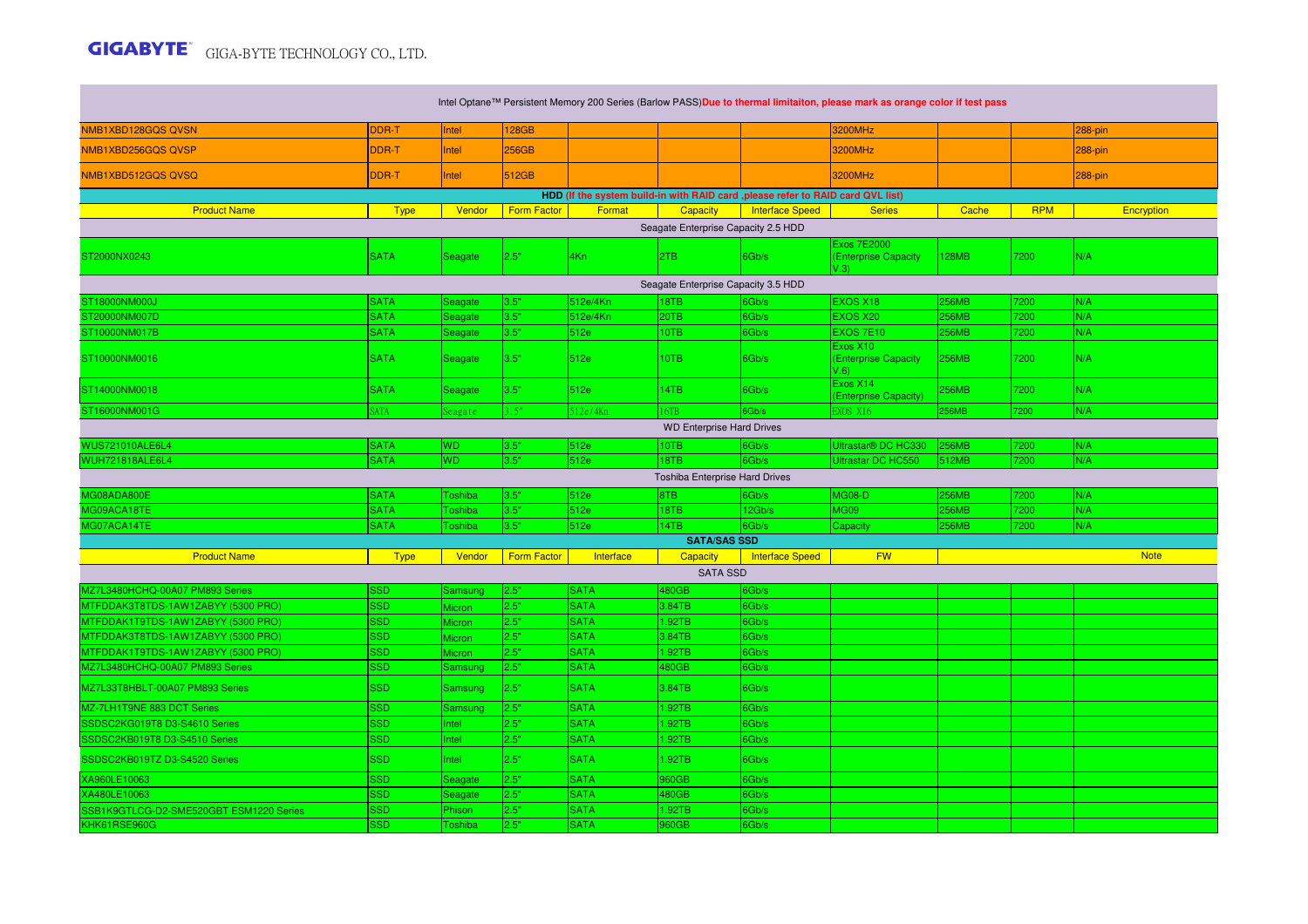|                                                        |                                              |                                |                    |                                              | <b>PCIe SSD</b>                  |                                     |                            |  |  |             |
|--------------------------------------------------------|----------------------------------------------|--------------------------------|--------------------|----------------------------------------------|----------------------------------|-------------------------------------|----------------------------|--|--|-------------|
| <b>Product Name</b>                                    | <b>Type</b>                                  | Vendor                         | <b>Form Factor</b> | Interface                                    | Capacity                         | <b>Interface Speed</b>              |                            |  |  | <b>Note</b> |
|                                                        |                                              |                                |                    |                                              | PCIe SSD                         |                                     |                            |  |  |             |
| SSDPEDKX040T701 P4500 Series PCIe Gen3 x4 4TB          | PCle                                         | Intel                          | <b>PCI-E 3.0</b>   | PCIe(NVMe)                                   | 4TB                              | PCIe Gen3 x4                        |                            |  |  |             |
| Samsung PM1725b MZPLL3T2HAJQ PCIe Gen3 x8 3.2TB        | PCIe                                         | Samsung                        | <b>PCI-E 3.0</b>   | PCle(NVMe)                                   | 3.2TB                            | PCIe Gen3 x8                        |                            |  |  |             |
|                                                        |                                              |                                |                    |                                              | U.2                              |                                     |                            |  |  |             |
| <b>Product Name</b>                                    | <b>Type</b>                                  | Vendor                         | <b>Form Factor</b> | Interface                                    | Capacity                         | <b>Interface Speed</b>              |                            |  |  | <b>Note</b> |
|                                                        |                                              |                                |                    |                                              | U.2 (VROC support)               |                                     |                            |  |  |             |
| SSDPE7KX010T701 P4501 Series                           | U.2                                          | Intel                          | 2.5"               | SFF8639(NVMe)                                | 1TB<br>U.2                       | PCIe Gen3 x4                        |                            |  |  |             |
| SSDPE7KX010T701 P4501 Series                           | IU.2                                         | Intel                          | 2.5"               | SFF8639(NVMe)                                | 1TB.                             | PCIe Gen3 x4                        |                            |  |  |             |
| MTFDHBE960TDF 7300 Pro Series                          | U.2                                          | Micron                         | 2.5"               | SFF8639(NVMe)                                | 960GB                            | PCIe Gen3 x4                        | MTFDHBE960TDF-1AW4ZABYY    |  |  |             |
| WUS4CB032D7P3E3 Ultrastar DC SN640 Series              | U.2                                          | WD                             | 2.5"               | SFF8639(NVMe)                                | 3.2TB                            | PCle Gen3 x4                        |                            |  |  |             |
|                                                        |                                              |                                |                    |                                              | <b>SATA DOM</b>                  |                                     |                            |  |  |             |
| <b>Product Name</b>                                    | <b>Type</b>                                  | Vendor                         | <b>Capacity</b>    | <b>Flash Type</b>                            | Max. Channels                    | Max. Power<br>Consumption           |                            |  |  | <b>Note</b> |
|                                                        |                                              |                                |                    |                                              | <b>SATA III</b>                  |                                     |                            |  |  |             |
| Innodisk SATADOM-SL 3ME4 DESSL-64GM41BC1SCB            | Vertical                                     | <b>NNODISK</b>                 | 64GB               | MLC                                          |                                  | 1 0.734 W                           |                            |  |  |             |
| Innodisk SATADOM-SL 3ME4 DESSL-A28M41BCADCB-D33        | Vertical                                     | <b>INNODISK</b>                | 128GB              | <b>MLC</b>                                   |                                  | 11.02 W                             |                            |  |  |             |
| Innodisk SATADOM-ML 3ME4 DESML-64GM41BCADCB            | Vertical                                     | <b>INNODISK</b>                | 64GB               | <b>MLC</b>                                   |                                  | 2 0.815 W                           |                            |  |  |             |
| Innodisk SATADOM-SH TYPE C 3ME4 DESSC-<br>64GM41BC1SCB | <b>Horizontal</b>                            | <b>INNODISK</b>                | 64GB               | <b>MLC</b>                                   |                                  | 10.626 W                            |                            |  |  |             |
| <b>RAID Cards</b>                                      |                                              |                                |                    |                                              |                                  |                                     |                            |  |  |             |
| <b>Product Name</b>                                    | RAID-on-Chip<br>Controller                   | <b>Host Bus</b><br><b>Type</b> |                    | <b>Internal Ports Internal Connectors</b>    | <b>External Ports</b>            | External<br><b>Connectors</b>       | <b>Data Transfer Rates</b> |  |  | <b>Note</b> |
|                                                        |                                              |                                |                    |                                              | <b>GIGABYTE Storage Cards</b>    |                                     |                            |  |  |             |
| <b>CRA3338</b>                                         | <b>SI SAS 3008</b>                           | <b>Cle Gen3</b>                |                    | 2 x Mini-SAS HD<br><b>SFF-8643</b>           |                                  |                                     | Up to 12Gb/s per port      |  |  |             |
| <b>CSA3548</b>                                         | <b>LSI SAS 3008</b>                          | PCIe Gen3                      |                    |                                              |                                  | 2 x Mini-SAS HD<br><b>ISFF-8644</b> | Up to 12Gb/s per port      |  |  |             |
| <b>CRA4448</b>                                         | <b>LSI SAS 3108</b>                          | <b>PCIe Gen3</b>               |                    | 2 x Mini-SAS HD<br><b>SFF-8643</b>           |                                  |                                     | Up to 12Gb/s per port      |  |  |             |
| <b>CRAO438</b>                                         | <b>LSI SAS 3108</b>                          | <b>OCP PCIe</b><br>Gen3 x8     |                    | 2 x8 SlimSAS SFF-<br>8654                    |                                  |                                     | Up to 12Gb/s per port      |  |  |             |
| <b>CRAO438</b>                                         | <b>LSI SAS 3108</b>                          | <b>OCP</b> PCIe<br>den3 x8     |                    | 2 x8 SlimSAS SFF-<br>8654                    |                                  |                                     | Up to 12Gb/s per port      |  |  |             |
| <b>CRAO338</b>                                         | <b>LSI SAS 3008</b>                          | <b>OCP</b> PCIe<br>Gen3 x8     |                    | 2 x8 SlimSAS SFF-<br>3654                    |                                  |                                     | Up to 12Gb/s per port      |  |  |             |
| <b>CRAO358</b>                                         | <b>LSI SAS 3008</b>                          | <b>OCP</b> PCIe<br>den3 x8     |                    | 1 x4 SlimSAS SFF-<br>8654<br>x4 SlimSAS SFF- |                                  | 11 x OCuLink port                   | Up to 12Gb/s per port      |  |  |             |
| <b>CRAO558</b>                                         | <b>LSI SAS 3108</b>                          | <b>OCP</b> PCIe<br>aen3 x8     |                    | 3654                                         |                                  | 11 x OCuLink port                   | Up to 12Gb/s per port      |  |  |             |
|                                                        |                                              |                                |                    |                                              | <b>LSI RAID Controller Cards</b> |                                     |                            |  |  |             |
| MegaRAID SAS 9460-16i without Tri-mode                 | SAS3516 dual-<br>core RAID-on-<br>Chip (ROC) | <b>PCIe Gen3</b>               |                    | 4 x Mini-SAS HD<br><b>SFF-8643</b>           |                                  |                                     | Up to 12Gb/s per port      |  |  |             |
|                                                        |                                              |                                |                    |                                              | LSI Host Bus Adapters (HBAs)     |                                     |                            |  |  |             |
| LSI SAS 9400-16i without Tri-mode                      | SAS3416                                      | <b>PCIe Gen3</b>               | 6                  | 4 x Mini-SAS HD<br><b>SFF-8643</b>           |                                  |                                     | Up to 12Gb/s per port      |  |  |             |
|                                                        |                                              |                                |                    |                                              | Microsemi RAID Cards             |                                     |                            |  |  |             |
| SmartRAID 3154-16i                                     | <b>PM8236</b>                                | <b>PCIe Gen3</b>               | 16                 | 4 x Mini-SAS HD<br>SFF-8643                  |                                  |                                     | Up to 12Gb/s per port      |  |  |             |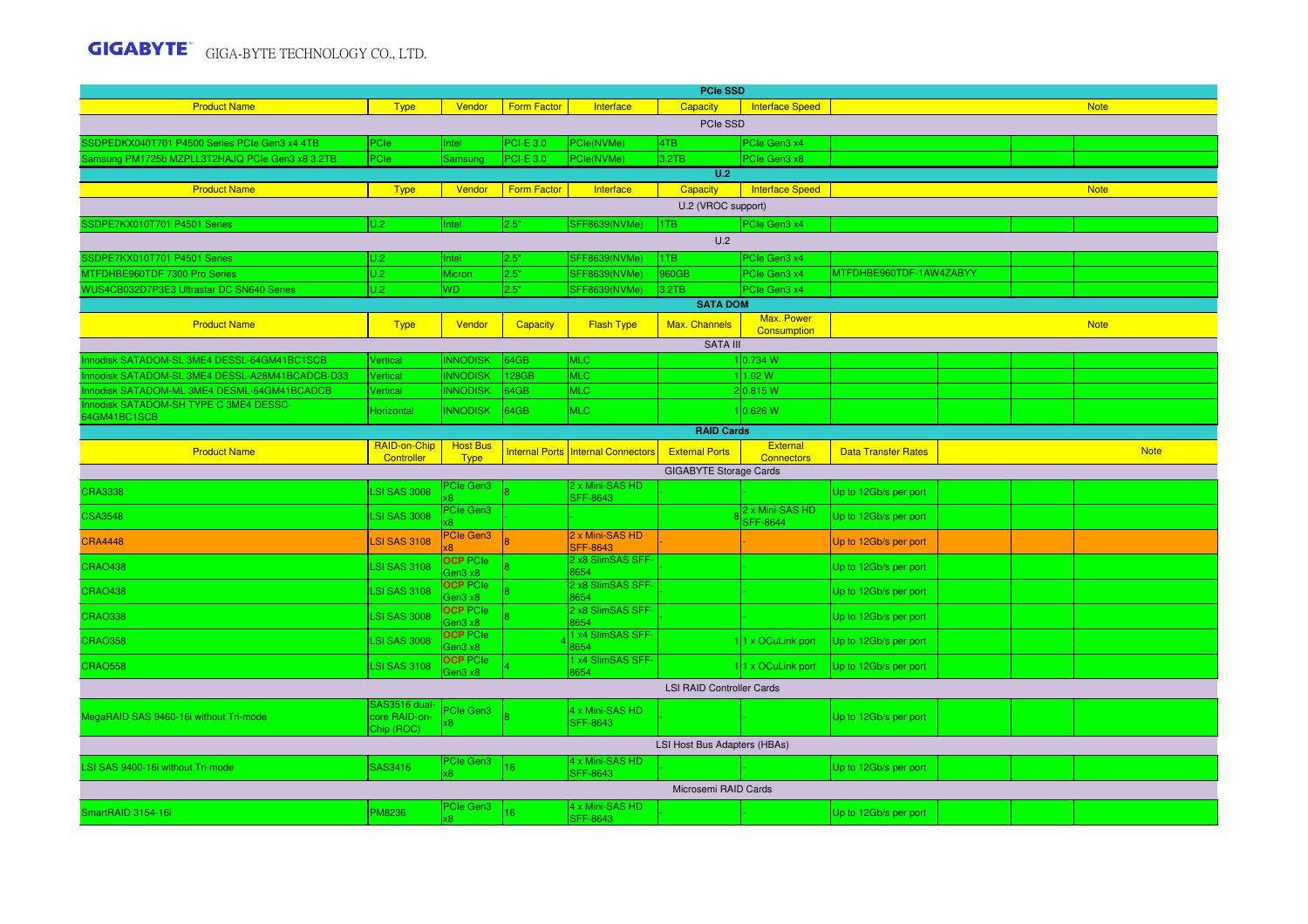|                                                      |                                             |                              |                              |                                    | Microsemi Host Bus Adapters        |                  |                                                                                           |  |  |             |  |  |  |
|------------------------------------------------------|---------------------------------------------|------------------------------|------------------------------|------------------------------------|------------------------------------|------------------|-------------------------------------------------------------------------------------------|--|--|-------------|--|--|--|
| SmartHBA 2100-8i                                     | <b>M8222</b>                                | PCIe Gen3                    |                              | 2 x Mini-SAS HD<br><b>SFF-8643</b> |                                    |                  | Up to 12Gb/s per port                                                                     |  |  |             |  |  |  |
|                                                      |                                             |                              |                              |                                    | LSI Tri-mode card                  |                  |                                                                                           |  |  |             |  |  |  |
| MegaRAID 9560-16i with Tri-mode                      | SAS3916 Tri-<br>Mode RAID-on-<br>Chip (ROC) | PCIe Gen4                    | 16                           | 2 x8 SlimSAS SFF-<br>8654          |                                    |                  | Up to 12Gb/s per port                                                                     |  |  |             |  |  |  |
|                                                      |                                             |                              |                              |                                    | <b>LAN Cards</b>                   |                  |                                                                                           |  |  |             |  |  |  |
| <b>Product Name</b>                                  | Connector                                   |                              | <b>System Interface Type</b> | # of Ports                         |                                    | <b>Data Rate</b> |                                                                                           |  |  | <b>Note</b> |  |  |  |
|                                                      |                                             | <b>OCP</b> PCIe Gen2 x8      |                              |                                    | <b>GIGABYTE LAN Cards</b>          |                  |                                                                                           |  |  |             |  |  |  |
| <b>CLNO832</b><br>CLNOQ42                            | $SFP+$<br>SFP <sub>28</sub>                 | <b>OCP</b> PCIe Gen3 x8      |                              | Dual<br>Dual                       | 10Gb/s per port<br>25Gb/s per port |                  | <b>INTEL 82599ES Support OCP 2.0 type1</b><br>Qlogic (Cavium) QL41401-A2G Support OCP 2.0 |  |  |             |  |  |  |
| <b>CLNO222</b>                                       | <b>RJ-45</b>                                | <b>OCP</b> PCIe Gen3 x4      |                              | Dual                               | 10Gb/s per port                    |                  | NTEL X550-AT2 Support OCP 2.0 type1                                                       |  |  |             |  |  |  |
| <b>CLN4752</b>                                       | $QSFP+$                                     | PCIe Gen3 x8                 |                              | Dual                               | 40Gb/s per port                    |                  | NTEL XL710                                                                                |  |  |             |  |  |  |
| <b>CLN4224</b>                                       | <b>RJ-45</b>                                | PCIe Gen3 x4                 |                              | Quad                               | 10Gb/s per port                    |                  | NTEL X550-AT2                                                                             |  |  |             |  |  |  |
| CLN4M34                                              | SFP <sub>28</sub>                           | PCIe Gen3 x16                |                              | Quad                               | 10Gb/s per port                    |                  | <b>Mellanox ConnectX-4</b>                                                                |  |  |             |  |  |  |
|                                                      |                                             |                              |                              |                                    | Intel_10GbE                        |                  |                                                                                           |  |  |             |  |  |  |
| ntel® Ethernet Network Adapter X722-DA4              | SFP+                                        | PCIe Gen3 x8                 |                              | Quad                               | 10Gb/s per port                    |                  |                                                                                           |  |  |             |  |  |  |
|                                                      |                                             |                              |                              |                                    | Intel 25GbE                        |                  |                                                                                           |  |  |             |  |  |  |
| Intel® Ethernet Network Adapter E810-XXVDA4          | SFP <sub>28</sub>                           | PCIe Gen4 x16                |                              | Quad                               | 25Gb/s per port                    |                  |                                                                                           |  |  |             |  |  |  |
| Intel® Ethernet Network Adapter XXV710-DA2 for OCP   | SFP <sub>28</sub>                           | OCP PCIe Gen3 x8             |                              | <b>Dual</b>                        | 25Gb/s per port                    |                  | Support OCP 2.0 type1                                                                     |  |  |             |  |  |  |
| Intel® Ethernet Network Adapter XXV710-DA2           | SFP <sub>28</sub>                           | PCIe Gen3 x8                 |                              | Dual                               | 25Gb/s per port                    |                  |                                                                                           |  |  |             |  |  |  |
|                                                      |                                             |                              |                              |                                    | Intel 40GbE                        |                  |                                                                                           |  |  |             |  |  |  |
| Intel® Ethernet Converged Network Adapter XL710-QDA2 | QSFP+                                       | PCIe Gen3 x8                 |                              | <b>Dual</b>                        | 40Gb/s per port                    |                  |                                                                                           |  |  |             |  |  |  |
|                                                      |                                             |                              |                              |                                    | Intel 100GbE                       |                  |                                                                                           |  |  |             |  |  |  |
| Intel® Ethernet Network Adapter E810-CQDA2           | QSFP28                                      | PCIe Gen4 x16                |                              | Dual                               | 100Gb/s per port                   |                  |                                                                                           |  |  |             |  |  |  |
|                                                      |                                             |                              |                              |                                    | Mellanox ConnectX                  |                  |                                                                                           |  |  |             |  |  |  |
| MCX623432AN-ADAB                                     | SFP <sub>28</sub>                           | <b>OCP</b> PCIe Gen4 x16     |                              | <b>Dual</b>                        | 25Gb/s per port                    |                  | ConnectX®-6 Dx No Crypto, No Secure Boot / Support OCP 3.0                                |  |  |             |  |  |  |
| MCX566A-CDAI                                         | QSFP28                                      | <b>OCP</b> PCIe Gen4 x16     |                              | <b>Dual</b>                        | 100Gb/s per port                   |                  | Mellanox ConnectX-5 Ex EN / Support OCP 3.0                                               |  |  |             |  |  |  |
| MCX516A-CDAT                                         | QSFP28                                      | PCIe Gen4 x16                |                              | <b>Dual</b>                        | 100Gb/s per port                   |                  | Mellanox ConnectX-5 Ex EN                                                                 |  |  |             |  |  |  |
| MCX516A-CCAT                                         | QSFP28                                      | PCle Gen3 x16                |                              | <b>Dual</b>                        | 100Gb/s per port                   |                  | Mellanox ConnectX-5 EN                                                                    |  |  |             |  |  |  |
| MCX515A-CCAT                                         | QSFP28                                      | PCIe Gen3 x16                |                              | Single                             | 100Gb/s per port                   |                  | Mellanox ConnectX-5 EN                                                                    |  |  |             |  |  |  |
| MCX4121A-ACAT<br>MCX4121A-XCAT                       | SFP <sub>28</sub><br>SFP28                  | PCIe Gen3 x8<br>PCIe Gen3 x8 |                              | <b>Dual</b><br>Dual                | 25Gb/s per port<br>10Gb/s per port |                  | Mellanox ConnectX-4 Lx EN<br>Mellanox ConnectX-4 Lx EN                                    |  |  |             |  |  |  |
|                                                      |                                             |                              |                              |                                    | Mellanox VPI Adapter Cards         |                  |                                                                                           |  |  |             |  |  |  |
| <b>MCX653106A-HDAT</b>                               | QSFP56                                      | PCIe Gen4 x16                |                              | Dual                               | 200Gb/s per port                   |                  | Mellanox ConnectX-6 Ex VPI (InfiniBand)                                                   |  |  |             |  |  |  |
|                                                      |                                             |                              |                              |                                    |                                    |                  |                                                                                           |  |  |             |  |  |  |
| <b>MCX653436A-HDAI</b>                               | QSFP56                                      | <b>OCP</b> PCIe Gen4 x16     |                              | <b>Dual</b>                        | 200Gb/s per port                   |                  | Mellanox ConnectX-6 Ex VPI (InfiniBand) / OCP3.0                                          |  |  |             |  |  |  |
| <b>MCX653105A-ECAT</b>                               | QSFP56                                      | PCIe Gen4 x16                |                              | Single                             | 100Gb/s per port                   |                  | Mellanox ConnectX-6 Ex VPI (InfiniBand)                                                   |  |  |             |  |  |  |
| <b>MCX653106A-ECAT</b>                               | QSFP56                                      | PCIe Gen4 x16                |                              | <b>Dual</b>                        | 100Gb/s per port                   |                  | Mellanox ConnectX-6 Ex VPI (InfiniBand)                                                   |  |  |             |  |  |  |
| MCX556A-EDAT                                         | QSFP28                                      | PCIe Gen4 x16                |                              | <b>Dual</b>                        | 100Gb/s per port                   |                  | Mellanox ConnectX-5 Ex VPI (InfiniBand)                                                   |  |  |             |  |  |  |